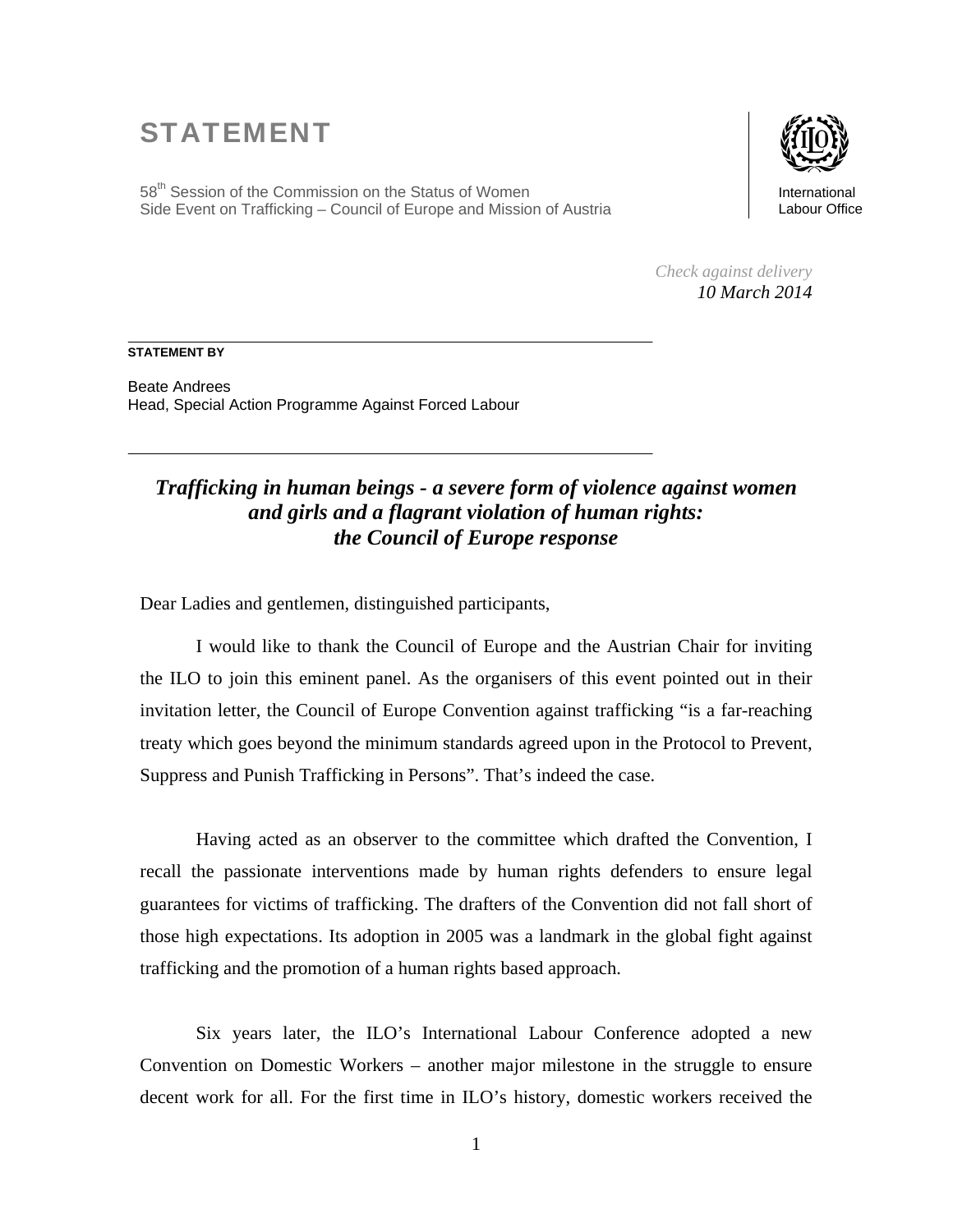recognition they deserve as workers; workers, who add significant value to our economies, who have become indispensable in the global labour market and who often leave their own families behind to seek decent employment abroad.

The ILO estimates that there are at least 53 million domestic workers in the labour market today, but given the often informal nature of domestic work, their number may well be higher. We also expect that their numbers are growing, and so is their abuse. Every year, thousands of them become victims of human trafficking and end up in situations similar to slavery. Many of them pay extortionate recruitment fees only to find out that their wages will never make up for the debts they have incurred. In May this year, the ILO will release new estimates of illegal profits generated by forced labour and trafficking. All the indicators are that private households illegally save millions in unpaid wages every year. This is money that should go to domestic workers and their families. It is money that could lift some of these families out of poverty, but cannot.

In addition to being cheated, many domestic workers also endure severe violence and psychological abuse. Immigration policies that tie migrant domestic workers to one particular employer, what is sometimes called "sponsorship system", create an environment that is conducive to such kind of abuse.

Dear ladies and gentlemen,

The ILO has always promoted a comprehensive approach to trafficking: we need to make sure that offenders are behind bars. But it is equally important to prevent the crime from happening, to protect victims and all those who are potentially at risk. Doctors say that prevention is better than cure. It is less costly, it reduces the risk of disease and it benefits us all. We may not always like what our doctors tell us but they are usually right.

Implementing the ILO Convention on Domestic Workers can go a long way to prevent domestic servitude and to reaffirm the dignity of domestic workers as workers.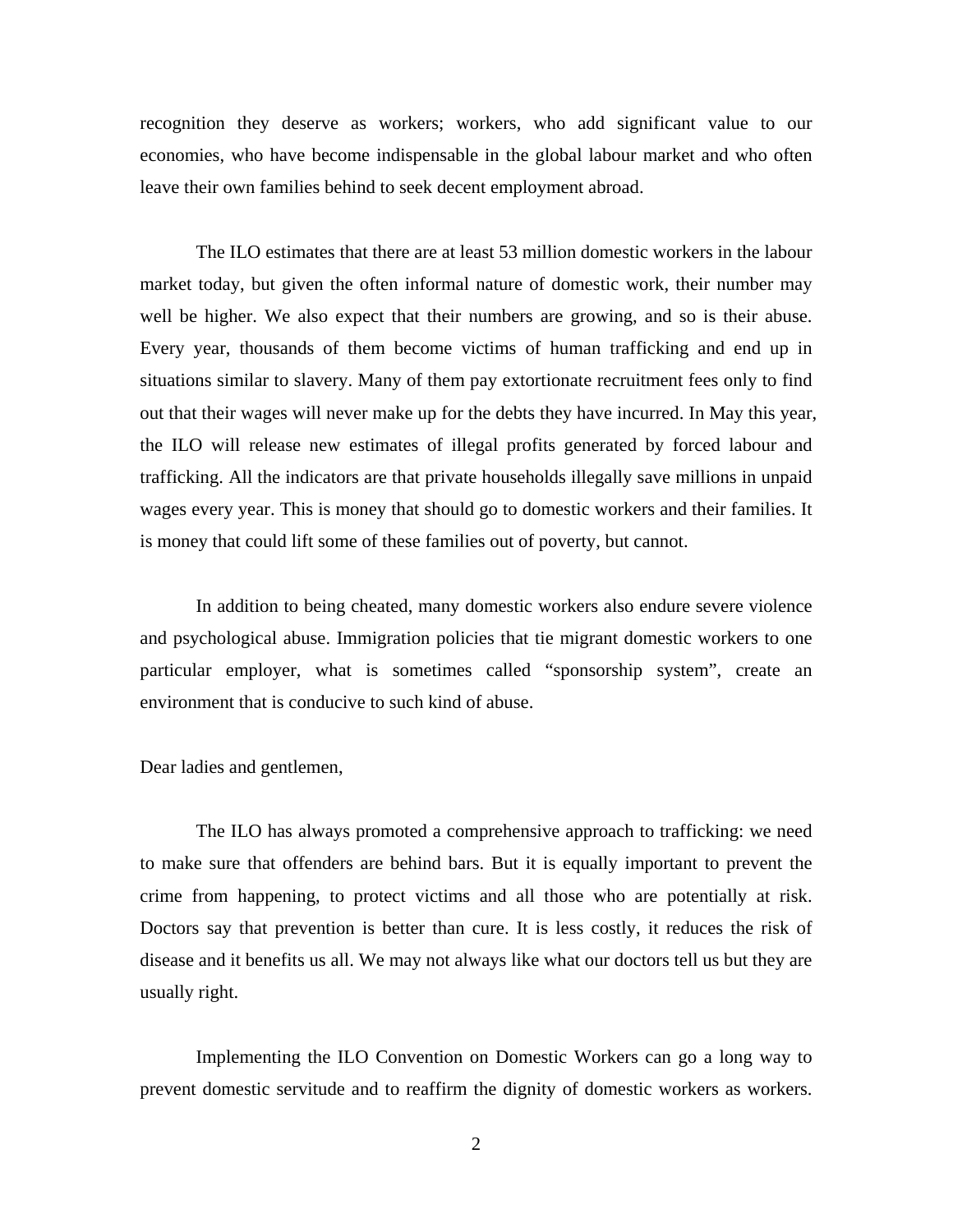They are not family; they are not helping out – they are workers who have rights. This is the essence of the Domestic Workers Convention. It establishes the rules of the game, stipulates the conditions of decent recruitment and employment and calls for special protection of migrant domestic workers. Where countries have started ratifying and implementing the Convention, the game for unscrupulous employers has changed. This also includes diplomats from within our ranks, and we just heard the example of Austria.

Twelve ILO member States have already done so, many more are exploring ways to do so, and we need all to take action. We owe this to the women, girls, boys and men who do the chores behind closed doors, who go hungry at the end of the day and who don't earn enough to sustain their families.

I would also like to take this opportunity to commend the governments of India, Bangladesh, Nepal, Jordan and Lebanon that participate in ILO's new Work in Freedom Programme which will seek to prevent trafficking of at least 100,000 women and girls.

Dear ladies and gentlemen,

There are at least 21 million victims of forced labour, trafficking and slavery today, according to ILO's most recent count. They are exploited in the sex industry, in private homes, sweatshops, in agriculture and in construction, on fishing vessels and in many other, often informal sectors of the economy. Women and girls make up for the majority of all victims.

The sheer scale of forced labour and its stubborn persistence convinced ILO member States – governments, workers and employers – to place the issue on the agenda of the International Labour Conference in June this year. The purpose is to discuss a new instrument supplementing ILO's Forced Labour Convention No. 29 to address contemporary forms of forced labour, such as human trafficking and domestic servitude, and to strengthen prevention, protection and compensation.